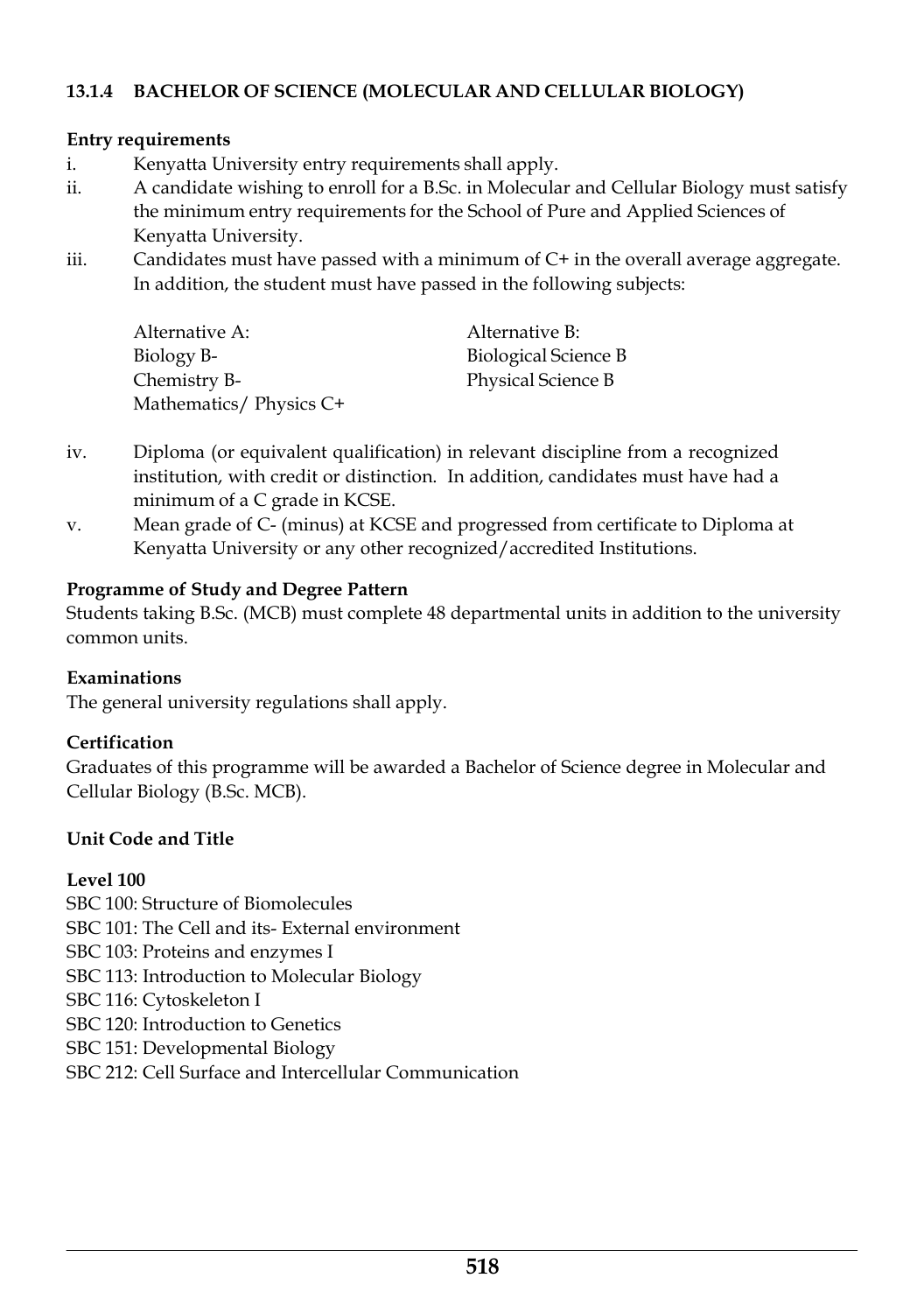SBT 101: Survey of Plant Kingdom SBT 102: Plant Morphology and Anatomy SCH 100: Fundamentals of Inorganic Chemistry SZL 100: General Zoology UCU Unit

# **Level 200**

SBC 170: Basic Metabolism I SBC 270: Advanced Proteins and Enzymes